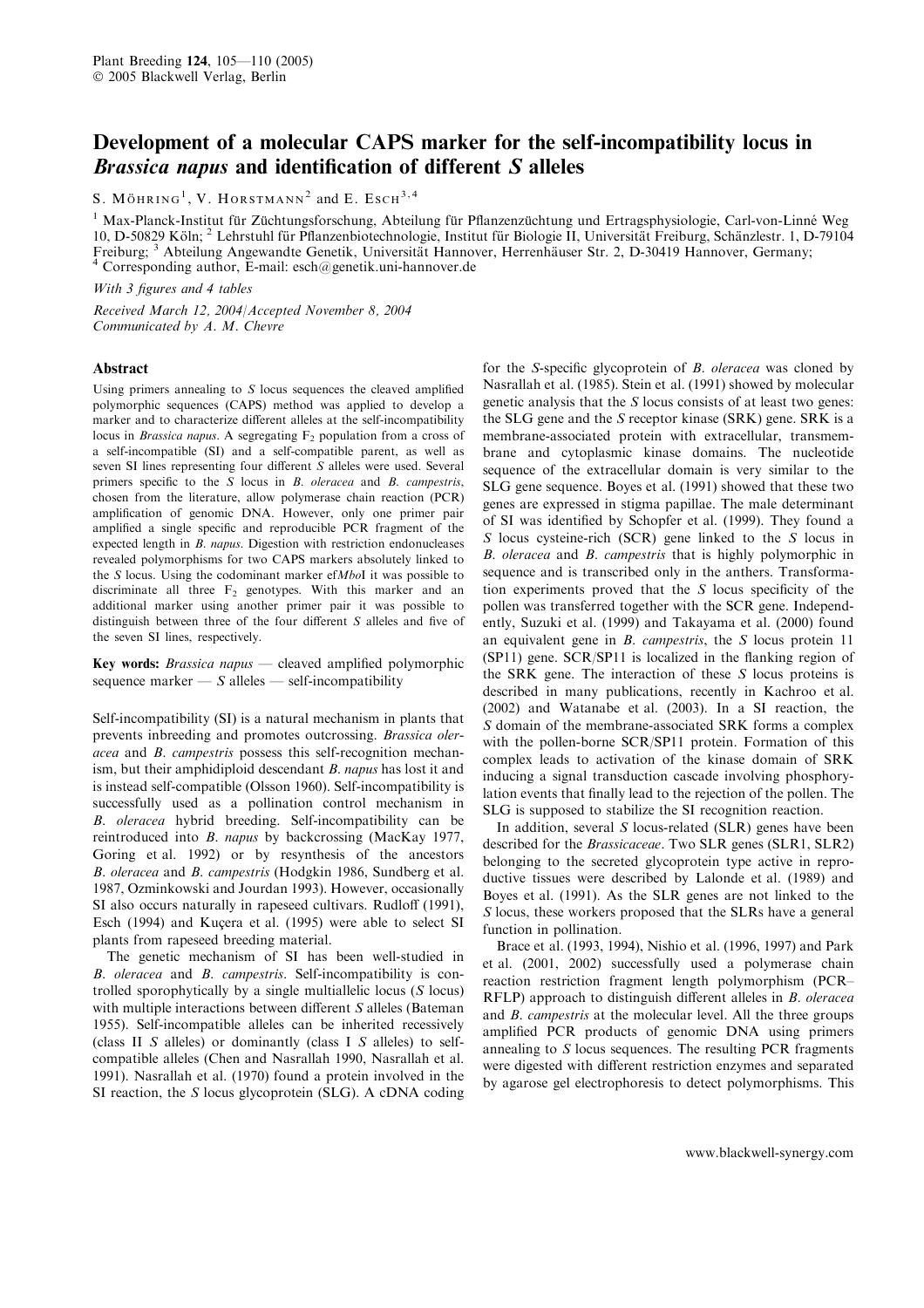type of marker has also been described as cleaved amplified polymorphic sequences (CAPS) (Konieczny and Ausubel 1993). In this study, the CAPS method has been applied to B. napus to characterize different S alleles.

## Materials and Methods

**Plant materials:** A segregating  $F_2$  population and several SI lines were analysed to find a molecular marker for the S locus in B. napus. The segregating population (P2) was derived from a cross between the SI line 3875/3/3 and the self-compatible cultivar 'Lirajet'. This population was raised and characterized phenotypically by Esch (1994) and consisted of 91 plants. The SI phenotype of six  $F_2$  individuals which showed an unexpected genotype in the marker analysis was further checked in self-pollination tests of their  $F_3$  progeny. Ten flowers of each F<sub>3</sub> plant were self-pollinated by hand with pollen from their own mature anthers and were protected from further pollination by bagging. The stigmas were carefully removed after 24 h and the SI was characterized by observing the pollen tube growth by fluorescence microscopy (Kho and Baër 1968). The seed set by selfing was checked when seedpods were ripe.

In addition, seven SI lines 8-1, 11-9, 2065, Myb, 391, 224 and 236 were screened for molecular markers to identify S alleles (Table 1). The SI lines – except line 2065 – were selected from rapeseed breeding material with low erucic acid and glucosinolate content (00 quality) (Esch 1994, Möhring 2001). They set very few, if any seed, when selfpollinated. The inheritance of SI was analysed in crosses with a selfcompatible rapeseed cultivar, and was recessive for all lines selected in B. napus. The rapeseed line 2065 originated from a backcross of B. napus with B. campestris and had a dominantly inherited S allele. The line 8-1 is an offspring of the line 3875/3/3 and was used instead in the experiments for identification of different S alleles with molecular markers. The seven SI lines used together contained four different  $S$  alleles (a, b, c, d; Table 1), as shown by Möhring (2001) in diallelic crosses. The self-compatible cultivar 'Lisabeth' was included in the analysis as a control.

DNA extraction, PCR conditions and digestion: Genomic DNA was extracted according to the protocol of Edwards et al. (1991).

The PCR amplification was performed with 50 ng of genomic DNA as template in a volume of  $25 \mu l$  using S locus-specific primers known from the literature (Table 2) under the following conditions: 75 mm Tris/HCl (pH 9), 20 mm  $(NH_4)_2SO_4$ , 200 µm each dNTP, 2 mm MgCl<sub>2</sub>, 2 μM primer, 0.5 U Taq DNA polymerase (Eurogentec, Köln, Germany). PCR samples were covered with mineral oil and amplified in a Perkin-Elmer Cetus thermo cycler (Perkin-Elmer, Überlingen, Germany): 30 cycles of  $93^{\circ}$ C for 1 min, 55–60 $^{\circ}$ C for 2 min (Table 3),  $72^{\circ}$ C for 3 min and one cycle of  $72^{\circ}$ C for 5 min.

For restriction analysis of the PCR fragments,  $5 \mu$ l PCR product were incubated for 2 h at  $37^{\circ}$ C in a volume of 10 µl using 1 U of a restriction endonuclease, and subsequently resolved on a 2.5% agarose gel. Restriction with several enzymes was tried to generate polymorphisms. Finally, MspI, DdeI (Gibco BRL, Karlsruhe, Germany), MboI, SalI and XhoI (MBI Fermentas, St. Leon-Rot, Germany) were used.

## Results

All nine primer pairs (Table 3) allowed successful PCR amplification of genomic DNA of the parental lines 3875/3/3 and 'Lirajet' as well as their  $F_1$  progeny. Primer pairs  $PS3/PS21$ and PK5/PK4 amplified several PCR fragments of different lengths. Primer pairs 'a/b' and 'a/d' usually gave rise to a single PCR fragment but low amounts of two additional fragments were sometimes amplified. The primer combinations PS5/PS15 and NM1/NM2 produced some unspecific material as well as a single PCR fragment. PK1/PK4 exclusively led to amplification of genomic DNA in the self-compatible male parental genotype. Modification of amplification conditions did not improve the specificity of the reactions.

The specific PCR fragments all coincided with the expected length reported in the literature (Table 3), except for the PCR

| Self-incompatible line | Origin                             | Inheritance of<br>self-incompatibility | S allele |  |
|------------------------|------------------------------------|----------------------------------------|----------|--|
| 3875/3/3               | <i>Brassica napus</i> (00 quality) | Recessive (Esch 1994)                  | a        |  |
| $8 - 1$                | <i>B. napus</i> (00 quality)       | Recessive (Esch 1994)                  | a        |  |
| $11-9$                 | <i>B. napus</i> (00 quality)       | Recessive (Esch 1994)                  | b        |  |
| 2065                   | <b>B.</b> campestris               | Dominant (Möhring 2001)                | c        |  |
| Myb                    | <i>B. napus</i> (00 quality)       | Recessive (Möhring 2001)               | a        |  |
| 391                    | <i>B. napus</i> $(00$ quality)     | Recessive (Möhring 2001)               | a        |  |
| 224                    | <i>B. napus</i> (00 quality)       | Recessive (Möhring 2001)               | a        |  |
| 236                    | <i>B. napus</i> (00 quality)       | Recessive (Möhring 2001)               |          |  |

Table 1: Self-incompatible lines used, their origin (00 quality: low erucic acid and glucosinolate content), inheritance of self-incompatibility in crosses with self-compatible cultivars and different S alleles [lines containing the same  $S$ allele according to diallelic crosses (Möhring  $2001$ ) are indicated with the same letter]

| Primer          | Origin                                                                             | Sequence $(5' \rightarrow 3')$                              |
|-----------------|------------------------------------------------------------------------------------|-------------------------------------------------------------|
| a               | Brace et al. (1993), Brassica oleracea                                             | AGAACACTTGTATCTCCCGGT                                       |
| b               | Brace et al. (1993), <i>B. oleracea</i>                                            | CAATCTGACATAAAGATCTTG                                       |
| d               | Brace et al. (1993), <i>B. oleracea</i>                                            | AAGGTCAGCAG(G/C)AGCCAATC                                    |
| e               | Brace et al. (1993), <i>B. oleracea</i><br>Brace et al. (1993), <i>B. oleracea</i> | <b>CAGCATCTACTCGAGATTGAC</b><br>AAA(A/C/G)CCATCTCCACTGCAGCT |
| PS <sub>3</sub> | Nishio et al. (1996), <i>B. oleracea</i>                                           | ATGAAAGGGGTACAGAACAT                                        |
| PS <sub>5</sub> | Nishio et al. (1996), <i>B. campestris</i>                                         | <b>ATGAAAGGCGTAAGAAAAACCTA</b>                              |
| <b>PS15</b>     | Nishio et al. (1996), <i>B. oleracea</i>                                           | CCGTGTTTTATTTTAAGAGAAAGAGCT                                 |
| <b>PS18</b>     | Nishio et al. (1996), <i>B. campestris</i>                                         | <b>ATGAAAGGTGTACGAAACATCTA</b>                              |
| <b>PS21</b>     | Nishio et al. (1996), <i>B. oleracea</i>                                           | <b>CTCAAGTCCCACTGCTGCGG</b>                                 |
| PK1             | Nishio et al. (1997), <i>B. oleracea</i>                                           | CTGCTGATCATGTTCTGCCTCTGG                                    |
| PK4             | Nishio et al. (1997), B. oleracea                                                  | CAATCCCAAAATCCGAGATCT                                       |
| PK <sub>5</sub> | Nishio et al. (1997), <i>B. oleracea</i>                                           | AGACAAAAGCAAGCAAAAGCA                                       |
| NM1             | Niikura and Matsuura (1998), <i>B. oleracea</i>                                    | ACAGAACACTTGTATCTCCAGG                                      |
| NM2             | Niikura and Matsuura (1998), <i>B. oleracea</i>                                    | <b>AGCCAATCTGACATAAAGATC</b>                                |

Table 2: Origin and sequences of the  $S$  locus-specific primers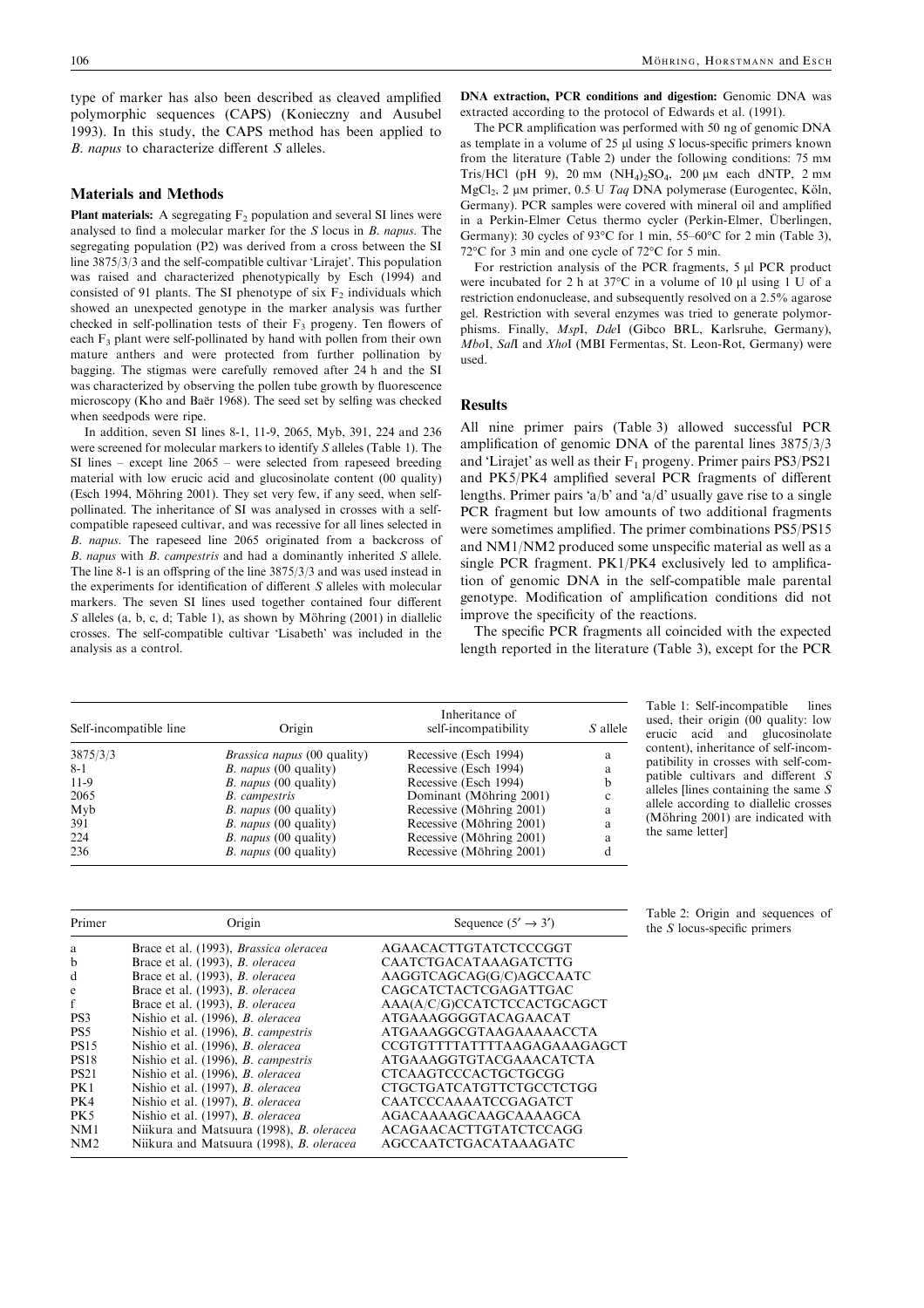Table 3: Annealing temperature and length of the polymerase chain reaction (PCR) product using the primer pairs according to the literature and in the present study

| Primer pair      | Annealing<br>temperature $(^{\circ}C)$ | Length of PCR product (bp) |                               |  |  |
|------------------|----------------------------------------|----------------------------|-------------------------------|--|--|
|                  |                                        | Literature                 | This study                    |  |  |
| a/b              | 58                                     | 1150                       | $1150 +$ two unspecific       |  |  |
| a/d              | 60                                     | 1150                       | $1150 +$ two unspecific       |  |  |
| e/f              | 60                                     | 280                        | 280                           |  |  |
| <b>PS3/PS21</b>  | 55                                     | 1000                       | Several unspecific            |  |  |
| <b>PS5/PS15</b>  | 55                                     | 1300                       | $1000 +$ some unspecific      |  |  |
| <b>PS15/PS18</b> | 55                                     | 1300                       | $370 +$ some unspecific       |  |  |
| PK1/PK4          | 58                                     | $900 - 1000$               | 1000, only in self-compatible |  |  |
| PK5/PK4          | 55                                     | $900 - 1000$               | Several unspecific            |  |  |
| NM1/NM2          | 58                                     | 1160                       | $1160 +$ some unspecific      |  |  |

products of PS5/PS15 and PS15/PS18. PS5/PS15 amplified a fragment of 1000 bp and PS15/PS18 a fragment of 370 bp instead of the expected PCR products of 1300 bp.

In conclusion, only the primer combination ' $e/f$ ' showed a specific and reproducible amplification of the expected PCR fragment of 280 bp and it was therefore chosen for further characterization.

A polymorphism between the different genotypes of the segregating population was detected after restriction of the 'e/f' PCR fragments with the enzymes MboI, DdeI, SalI or XhoI. Restriction analysis with DdeI, SalI and XhoI allowed the discrimination of SI and self-compatible plants while all the three different genotypes could be distinguished after restriction with *MboI*. The  $F_2$  population P2 was analysed using the primer combination 'e/f' followed by restriction with MboI (Fig. 1) and DdeI, respectively.

Surprisingly, six recombinants were found although S locusspecific primers were used (Table 4). In order to check if these plants were misclassified in  $F_2$  or true recombinants their  $F_3$ progeny (six to 14 individuals) were analysed with regard to their SI reaction and their efMboI marker genotype (Table 4). The  $F_3$  progeny of four plants  $(5, 22, 28, 29)$  formerly classified as self-compatible showed SI phenotypes. In the molecular analysis the plants showed the restriction fragment pattern of the SI parent. Consequently, these four plants were misclassified in  $F_2$  and their  $F_2$  phenotype was corrected to SI.



Fig. 1: MboI restricted polymerase chain reaction (PCR) fragments obtained from individuals of the  $F_2$  population P2, their parents (3875)  $3/3$  and 'Lirajet') and the F<sub>1</sub> genotype using the primer pair 'e/f'. SI and SC indicate a self-incompatible and self-compatible phenotype, respectively. Fragments which differentiate between the three different marker genotypes are marked by arrows

Table 4: Segregation at the self-incompatibility locus (SI: self-incompatible; SC: self-compatible, analysed by fluorescence microscopy) and the marker locus ef $\overline{M}$ boI (hom SI: banding pattern of the SI parent; het: banding pattern of the  $F_1$ ; hom SC: banding pattern of the SC parent, see Fig. 1)

|                                        |    | Segregation |                  |               |             |     |                |
|----------------------------------------|----|-------------|------------------|---------------|-------------|-----|----------------|
|                                        |    | SI          |                  | SC            |             |     |                |
| Progeny                                | n  | hom SI      | het              | hom SC hom SI |             | het | hom SC         |
| $F_2$ before                           | 91 | 19          | $2^{\mathrm{a}}$ |               | $4^{\rm b}$ | 42  | 24             |
| $F_3/4^a$                              |    |             |                  |               |             |     | $\overline{2}$ |
| $F_3/77^a$                             | 6  | ٦           |                  |               |             |     | $\mathfrak{D}$ |
| $F_3/5^b$                              | 9  | 9           |                  |               |             |     |                |
| $F_3/22^b$<br>$F_3/28^b$<br>$F_3/29^b$ | 6  | 6           |                  |               |             |     |                |
|                                        | 10 | 10          |                  |               |             |     |                |
|                                        | 14 | 14          |                  |               |             |     |                |
| $F2$ corrected                         | 91 | 23          |                  |               |             |     | 24             |

Shown are the results of the initial evaluation  $(F_2)$  before) of the  $F_2$ progeny. Six  $F_2$  plants (indicated by 'a' and 'b') seemed to be recombinants. The analysis of  $F_3$  progeny from these plants showed that they were initially misclassified (see Result for explanation). Therefore, the results of the  $F_2$  progeny were corrected ( $F_2$  corrected). n, total number of plants.

Segregation was observed in the  $F_3$  progeny of the two other putative recombinants (4 and 77) classified as SI in  $F<sub>2</sub>$ . The molecular marker analysis confirmed the occurrence of SI and self-compatible phenotypes. Due to the results in  $F_3$ , the corresponding  $F_2$  plants must have been heterozygous at the S locus and their  $F_2$  phenotype was corrected to selfcompatible. In the  $F_2$  population with corrected phenotypes no recombinants occurred between the SI locus and the marker efMboI (Table 4). Both CAPS markers efMboI and efDdeI are absolutely linked to the S locus. The codominant marker efMboI can distinguish between all the three different genotype classes in contrast to the dominant/recessive marker efDdeI.

A 280 bp PCR fragment could also be amplified in the seven SI lines 8-1, 11-9, Myb, 391, 224, 236 and 2065 using the primer pair 'e/f'. The PCR products were digested with the enzyme MboI resulting in different restriction fragment patterns (Fig. 2). The lines 8-1, Myb, 391, 224 and 236 produced three fragments of the same size but in different amounts in several reproducible analyses. While the patterns of 8-1, 391 and 224 were very similar, the lines Myb and 236 contained more of the largest fragment. The SI line 11-9 showed a single fragment after digestion. The line 2065 demonstrated the same restriction fragment pattern as the self-compatible cultivars 'Lisabeth' and 'Lirajet' (Figs 1 and 2).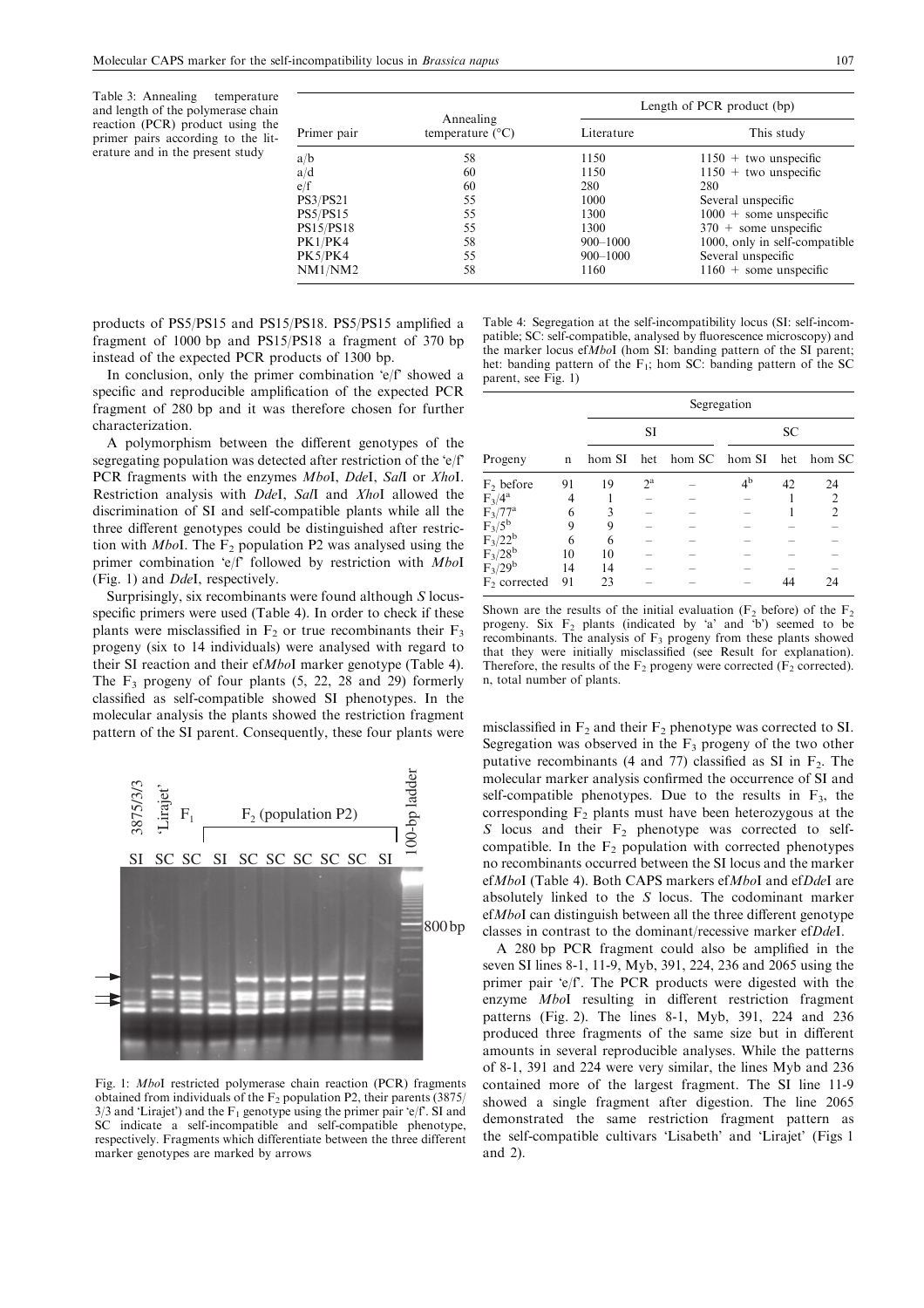

Fig. 2: MboI restricted polymerase chain reaction (PCR) fragments obtained from seven self-incompatible lines and the self-compatible cultivar 'Lisabeth' (Lisa.) using the primer pair 'e/f'. The cultivar 'Lisabeth' has the same banding pattern as 'Lirajet', and 8-1 as  $3875/3/$ 3 in Fig. 1, respectively. Fragments which are discussed in the text are marked by arrows



Fig. 3: MspI restricted polymerase chain reaction (PCR) fragments obtained from five self-incompatible lines and the self-compatible cultivar 'Lisabeth' (Lisa.) using the primer pair PS5/PS15

In contrast to the results with the segregating population, a 1350 bp PCR fragment was amplified in the analysis of the different SI lines using the primer pair PS5/PS15. After restriction with the enzyme MspI the line 2065 showed a different restriction fragment pattern in comparison with the self-compatible cultivar. The SI lines 8-1, 11-9, Myb and 391 revealed a single band of 370 bp after restriction (Fig. 3).

The marker genotypes of the lines 8-1, 11-9, Myb, 391 and 2065 shown in Figs 2 and 3 were confirmed by analysis of 10 plants per line. Two or three different plants of the lines 224 and 236 (Fig. 2) were analysed confirming the restriction fragment pattern.

## Discussion

These studies show that it is possible to amplify genomic DNA in  $B$ . *napus* using  $S$  locus-specific primers generated from the progenitor species of rapeseed, B. oleracea and B. campestris.

Brace et al. (1993) deduced primers from public sequences of SLG, SLR1 and SLR2 genes. Primers 'a' and 'b' were derived from highly conserved regions of the SLG, SLR1 and SLR2 genes. Primer 'd' was developed from a conserved SLG region but showed mismatching with SLR1 sequences. Brace et al. (1993) were able to amplify a single PCR fragment in *B. oleracea* using the primer pairs 'a/b' and 'a/d'. Those results could be confirmed in the present study with B. napus using the primer combinations 'a/b' and 'a/d', but in some reactions two additional fragments were amplified. This could be due to the affinity of the primers 'a', 'b' and 'd' to  $SLG$  as well as to  $SLR$ sequences. The primers 'e' and 'f' showed homology to different regions of SLG and SLR genes (Brace et al. 1993). These primers showed high specificity and amplified only one PCR fragment in all the different SI lines in the present investigation. Further analysis revealed that the restriction fragments of each sample comprised more than 280 bp. This leads to the conclusion that the 280 bp PCR fragment derived from multiple loci showing variation in restriction sites, may result from the amphidiploid nature of B. napus. Cloning and sequencing of the PCR fragments could allow the assignment to the corresponding SLG and/or SLR genes.

Primers PS5 and PS18 were developed from B. campestris sequences and PS15 from *B. oleracea* sequences. Nishio et al. (1996) described them as class I SLG-specific primers (PS5 derived from  $SLG_8$ , PS18 from  $SLG_9$  and PS15 from  $SLG_6$ ). These primers lead to the amplification of class II-specific S locus sequences as well, as was confirmed in the present studies. The PCR fragments amplified in the present analyses differed from the expected lengths. The fragments in the restriction analysis of the lines 'Lisabeth' and 2065 comprised in length more than the PCR product, resulting again in the conclusion that several loci are involved.

The primer sequences of PS3 and PS21 are homologous to a class II  $SLG<sub>2a</sub>$  sequence in *B. oleracea*. These primers gave a very unspecific reaction in the study. Nishio et al. (1997) could amplify class I S-specific sequences with the SRK-specific primers PK1, PK4 (derived from  $SRK_6$ ) and PK5 (derived from  $SRK<sub>2</sub>$ ) but not class II S-specific sequences. Also in the present examination the primer combination PK1/PK4 amplified exclusively class I S-specific sequences present in the line 2065 and sequences of the self-compatible plants. The primers NM1 and NM2 were deduced from highly conserved regions of  $SLG_6$ ,  $SLG_{13}$  and  $SLG_{14}$  in B. oleracea and were successfully used in the differentiation of S alleles in Raphanus sativus (Niikura and Matsuura 1998). In the work outlined here, these primers also amplified genomic DNA from B. napus.

All these results lead to the conclusion that highly conserved S locus sequences are widespread among the Brassicaceae. Almost all primers used in this study were developed from B. oleracea sequences, and only PS5 and PS18 were deduced from B. campestris. Amplification of S locus sequences in SI B. napus selected from breeding material and the self-compatible cultivars 'Lirajet' and 'Lisabeth' was successful with all 15 different primers described here. It is not known if these rapeseed plants carry S locus sequences from one or both of their ancestors. It is not unlikely that primers derived from the conserved S locus regions of the Brassicaceae amplify genomic DNA in *Brassica* species in general. Dwyer et al. (1991) and Kusaba et al. (1997) found higher sequence identities between S alleles from the different species B. oleracea and B. campestris than within each species. Charlesworth and Awadalla (1998) suggested that the S locus polymorphism existed already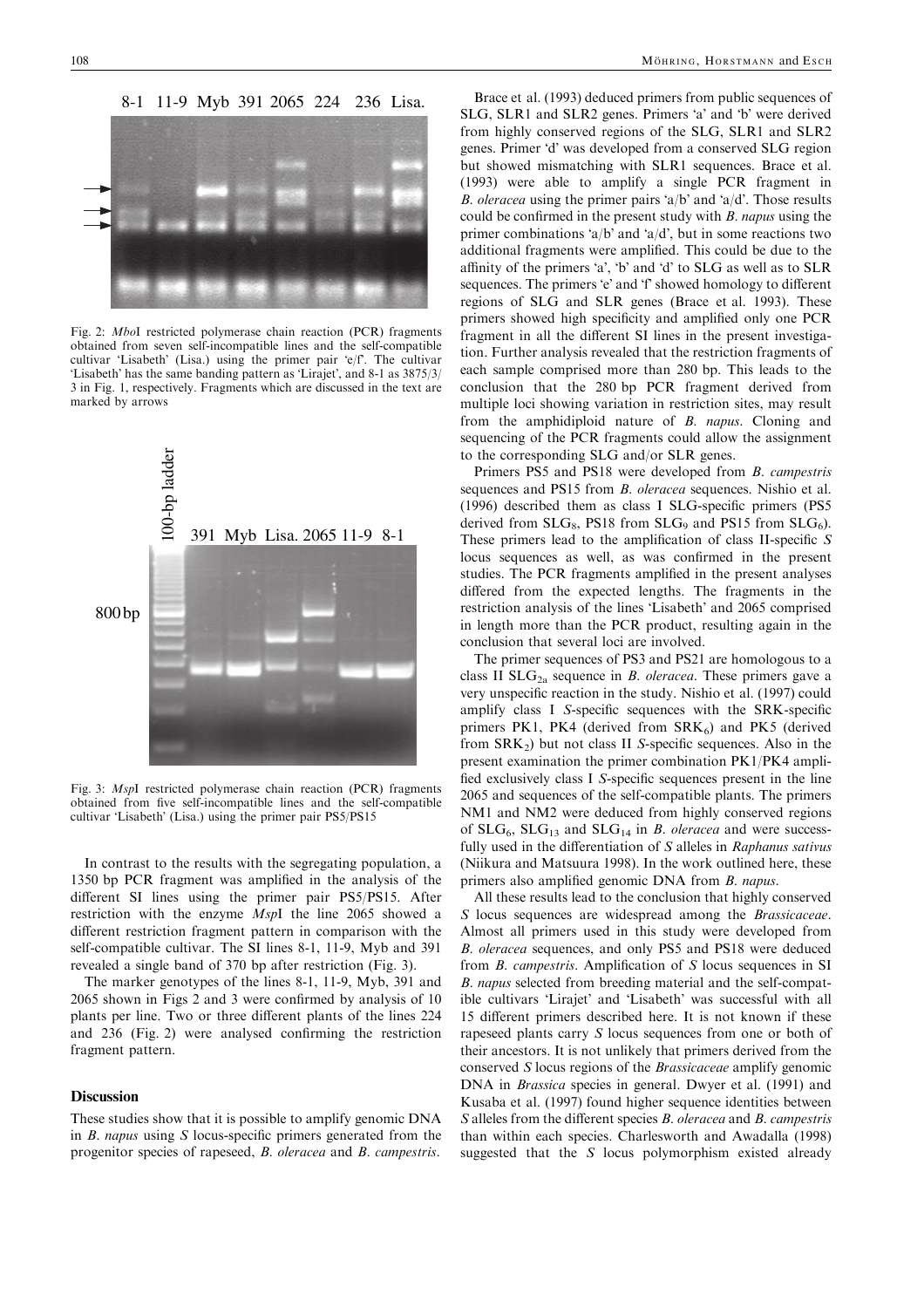before the *Brassica* species diverged. Therefore, the SI system can be considered as a very ancient phylogenetic mechanism. New S alleles have a strong selection advantage and exist for a long time in a population (Wright 1939).

The development of two CAPS markers absolutely linked to the S locus in B. napus was demonstrated for the first time in this investigation. The  $F<sub>2</sub>$  population P2 was exactly characterized by testing the  $F_3$  progeny of  $F_2$  plants with doubtful phenotypes. The phenotypic segregation of one SI to three selfcompatible  $F_2$  plants corresponds to the genetic segregation of one SI to two heterozygous to one self-compatible plant (Table 4). These segregation results prove that the SI in this particular plant material is controlled by just one S locus but it is not known from which ancestor it was derived. Thus, with the codominant CAPS marker efMboI one has a very useful genotyping tool for the S locus in rapeseed.

Esch (1994) hybridized a cDNA probe derived from the SLG gene of the dominantly inherited  $S_{29}$  allele with genomic DNA. She found two closely linked markers to the B. napus S locus: an RFLP marker and an random amplified polymorphic DNA (RAPD) marker. The SLG29 probe and the clone of a gene closely linked to the S locus (pW150) were used by Ekuere et al. (2004) in an RFLP analysis to determine the  $S$ allele genotype in B. oleracea and B. rapa lines, resynthesized B. napus lines and crosses among the resynthesized lines and rapeseed cultivars. Camargo et al. (1997) described an RFLP marker absolutely linked to the S locus in their linkage map of cabbage using RFLP and RAPD markers. An RAPD marker linked with  $20.2$  cM to the S locus in B. campestris was detected by Nokazaki et al. (1997).

The seven SI lines 8-1, 11-9, Myb, 391, 224, 236 and 2065 carried four different S alleles according to diallelic crosses. Three of these alleles were recessively inherited and occurred naturally in  $B$ . *napus*, whereas the dominantly inherited  $S$  allele in the line 2065 was introduced from B. campestris. The analysis of the line 2065 and the self-compatible cultivar 'Lisabeth' with the marker ef $MboI$  showed the same restriction fragment pattern. However, an analysis using the marker PS5PS15MspI succeeded in clearly distinguishing the line 2065 from the rapeseed cultivar 'Lisabeth'. All the other SI lines showed a single fragment after examination with the marker PS5PS15MspI, but differences were found between the recessively inherited SI lines using the marker efMboI. Line 11-9 showed a single fragment after the restriction analysis and could be clearly distinguished from the other SI lines, confirming the fact that it carried a S allele different from the other alleles. Lines 8-1, 391 and 224 carried the same allele according to diallelic crosses. This was confirmed in the present marker study by the identical restriction fragment pattern of these lines. Line Myb carried the same S allele as 8-1, 391 and 224 and showed a similar number of fragments although differing in relative band intensity. Line 236 had the same marker genotype as line Myb but possessed a different S allele according to the diallelic crosses. Further studies at the molecular level may elucidate the S locus in these two lines.

It was possible to discriminate between three of the four different S alleles and five of the seven SI lines, respectively, in the present investigation. Brace et al. (1994) were able to differentiate 48 SI B. oleracea lines using the primer pair  $a/b$ in combination with five different restriction enzymes with respect to different S alleles. Nishio et al. (1997) distinguished 30 of 42 S haplotypes in B. oleracea using two SRK-specific primer pairs combined with four restriction enzymes. It could

be very useful to characteriae as many S alleles as possible with SLG- and SRK-specific primers to provide a S locus typing tool in Brassica species for scientists and breeders. Such a S locus typing tool facilitates the verification of crossing experiments of SI Brassica lines as well as the determination of hybridity levels in hybrid breeding.

#### Acknowledgements

The authors thank Prof. Dr. Günter Wricke for valuable discussion, encouragement and suggestions. This research was supported by Deutsche Saatveredelung Lippstadt-Bremen GmbH, Lippstadt, Germany.

#### References

- Bateman, A. J., 1955: Self-incompatibility systems in angiosperms: III. Cruciferae. Heredity 9, 52—68.
- Boyes, D. C., C. H. Chen, T. Tantikanjana, J. J. Esch, and J. B. Nasrallah, 1991: Isolation of a second S-locus-related cDNA from Brassica oleracea: genetic relationships between the S locus and two related loci. Genetics 127, 221—228.
- Brace, J., D. J. Ockendon, and G. J. King, 1993: Development of a method for the identification of S alleles in Brassica oleracea based on digestion of PCR-amplified DNA with restriction endonucleases. Sex. Plant Reprod. 6, 133—138.
- Brace, J., G. J. King, and D. J. Ockendon, 1994: A molecular approach to the identification of S alleles in Brassica oleracea. Sex. Plant Reprod. 7, 203—208.
- Camargo, L. E. A., L. Savides, G. Jung, J. Nienhuis, and T. C. Osborn, 1997: Location of the self-incompatibility locus in an RFLP and RAPD map of Brassica oleracea. J. Hered. 88, 57—60.
- Charlesworth, D., and P. Awadalla, 1998: Flowering plant selfincompatibility: the molecular population genetics of Brassica S-loci. Heredity 81, 1—9.
- Chen, C. H., and J. B. Nasrallah, 1990: A new class of S sequences defined by a pollen recessive self-incompatibility allele of Brassica oleracea. Mol. Gen. Genet. 222, 241—248.
- Dwyer, K. G., M. A. Balent, J. B. Nasrallah, and M. E. Nasrallah, 1991: DNA sequences of self-incompatibility genes from Brassica campestris and Brassica oleracea: polymorphism predating speciation. Plant Mol. Biol. 16, 481—486.
- Edwards, K., C. Johnstone, and C. Thompson, 1991: A simple and rapid method for the preparation of plant genomic DNA for PCR analysis. Nucleic Acids Res. 19, 1349.
- Ekuere, U. U., I. A. P. Parkin, C. Bowmann, D. Marshall, and D. J. Lydiate, 2004: Latent S alleles are widespread in cultivated selfcompatible Brassica napus. Genome 42, 257—265.
- Esch, E., 1994: Untersuchungen zur Selbstinkompatibilität bei Brassica napus L. im Hinblick auf die Züchtung von Hybridsorten. Dissertation. Universität Hannover, Germany.
- Goring, D. R., P. Banks, W. D. Beversdorf, and S. J. Rothstein, 1992: Use of polymerase chain reaction to isolate an S-locus glycoprotein cDNA introgressed from Brassica campestris into B. napus ssp. oleifera. Mol. Gen. Genet. 234, 185—192.
- Hodgkin, T., 1986: Self-incompatibility reactions in a synthetic Brassica napus line. Eucarpia Cruciferae Newsl. 11, 77—78.
- Kachroo, A., M. E. Nasrallah, and J. B. Nasrallah, 2002: Selfincompatibility in the Brassicaceae: receptor-ligand signalling and cell-to-cell communication. Plant Cell (Suppl.), 227—238.
- Kho, Y. O., and J. Baër, 1968: Observing pollen tubes by means of fluorescence. Euphytica 17, 298-302.
- Konieczny, A., and F. Ausubel, 1993: A procedure for mapping Arabidopsis mutations using codominant ecotype specific PCR based markers. Plant J. 4, 403—410.
- Kucera, V., M. Vyvadilová, and D. Tomášková, 1995: Development of Self-incompatible Lines of Winter Rape by means of Doubled